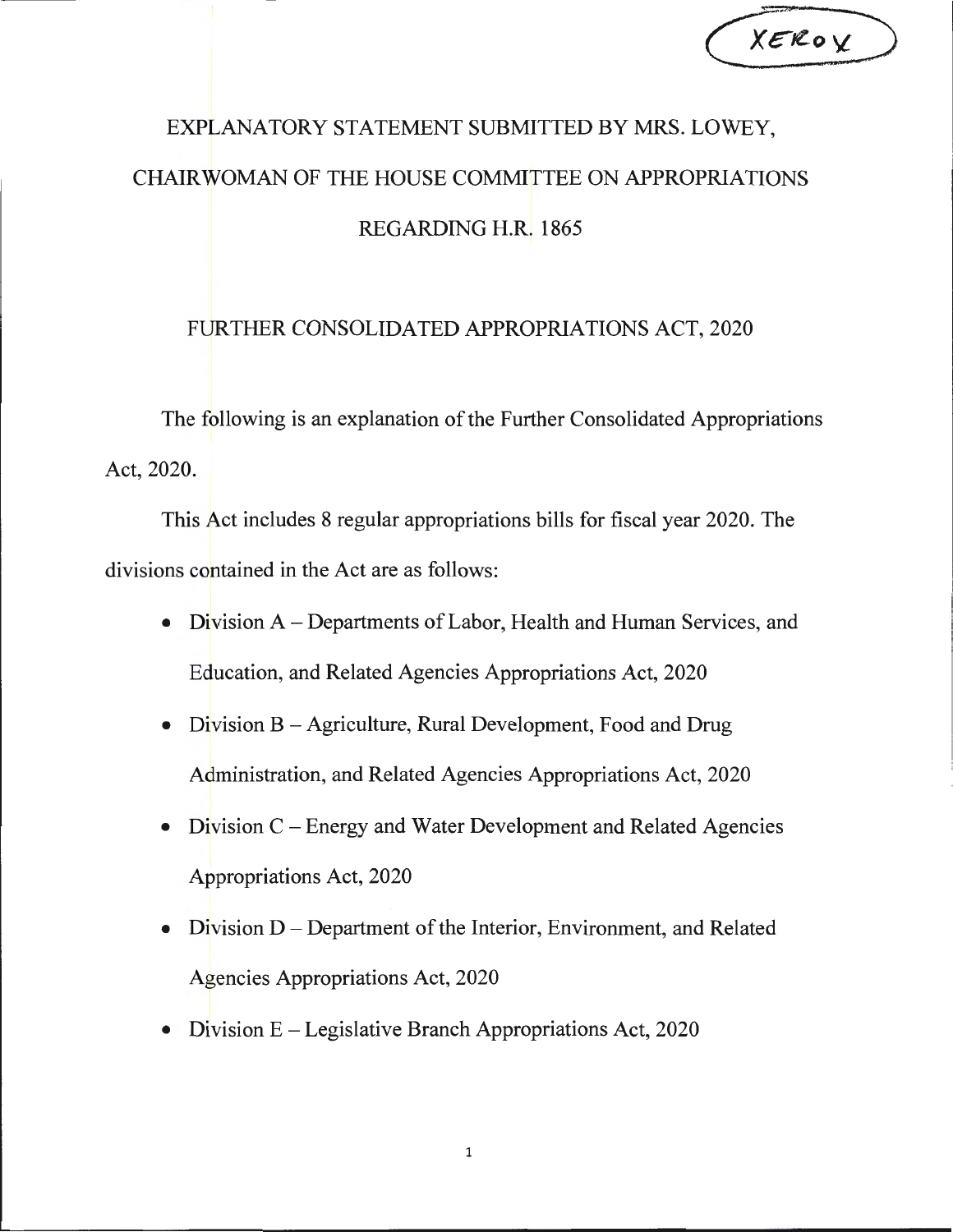- Division F Military Construction, Veterans Affairs, and Related Agencies Appropriations Act, 2020
- Division G Department of State, Foreign Operations, and Related Programs Appropriations Act, 2020
- Division H Transportation, Housing and Urban Development, and Related Agencies Appropriations Act, 2020
- Division  $I -$  Extensions
- Division  $J$  Foreign Policy
- Division K National Law Enforcement Museum Commemorative Coin
- Division L DHS Cyber Hunt and Incident Response Teams
- Division M Bipartisan American Miners
- Division N Health and Human Services Extenders
- Division O Setting Every Community Up for Retirement Enhancement
- $Division P Other Matter$

Section 1 of the Act is the short title of the bill.

Section 2 of the Act displays a table of contents.

Section 3 of the Act states that, unless expressly provided otherwise, any reference to "this Act" contained in any division shall be treated as referring only to the provisions of that division.